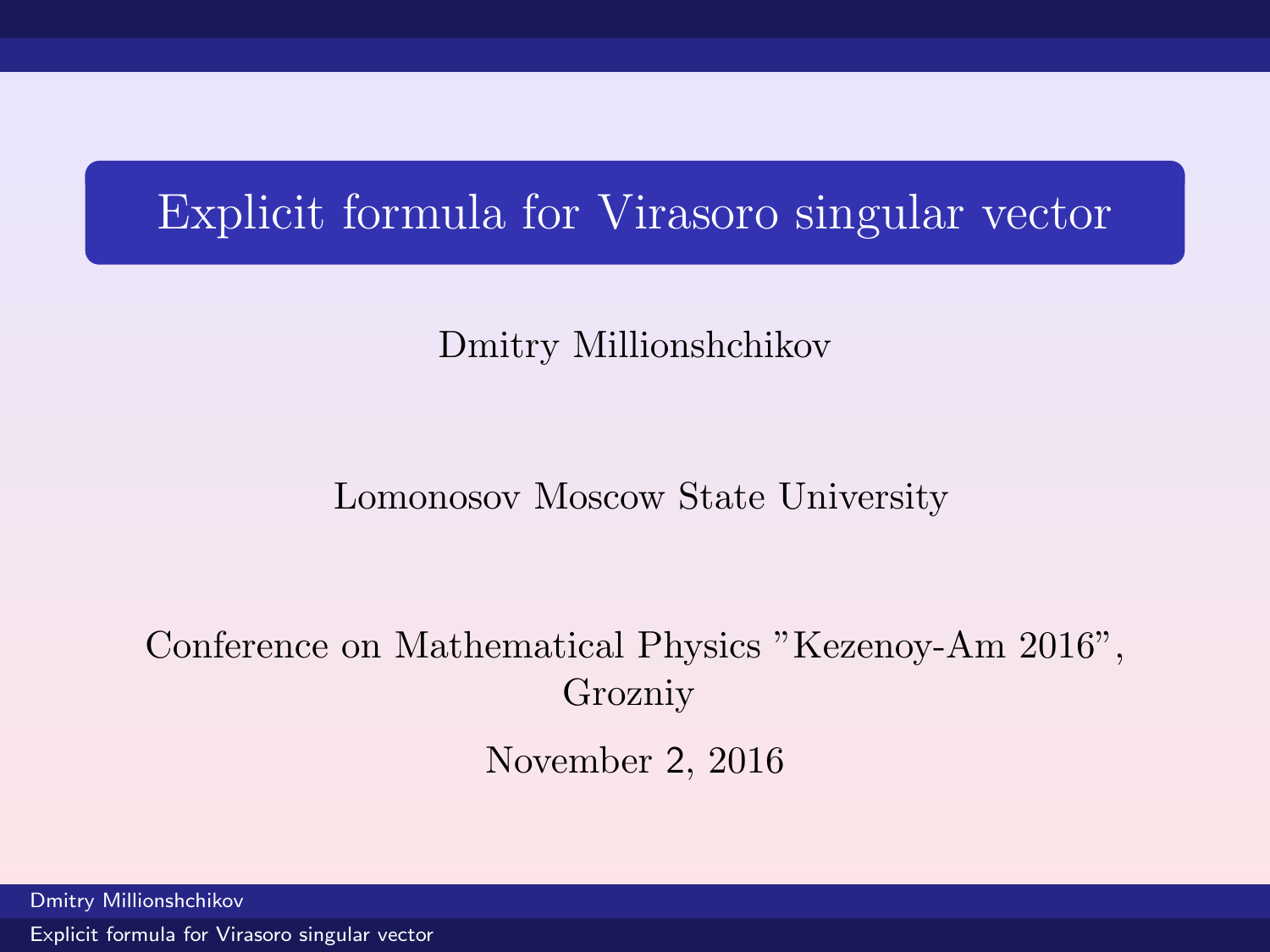The Virasoro algebra Vir is an infinite-dimensional Lie algebra, defined by its basis  $\{C, L_i, i \in \mathbb{Z}\}\$  and commutation relations:

$$
[L_i, L_j] = (i - j)L_{i+j} + \frac{i^3 - i}{12}\delta_{-i,j}C, \quad [L_i, C] = 0, \ \forall i \in \mathbb{Z}.
$$

A module  $V(h, c)$  over Vir is called a Verma module, if 1) it is free over the universal enveloping algebra  $U(Vir^-)$  of the subalgebra  $Vir^- = \langle L_i, i \langle 0 \rangle$ , and 2) it is generated by some vector  $\nu$  (vacuum vector) such that

$$
Cv=cv, L_0v=hv, L_iv=0, i>0,
$$

where  $c, h \in \mathbb{C}$ .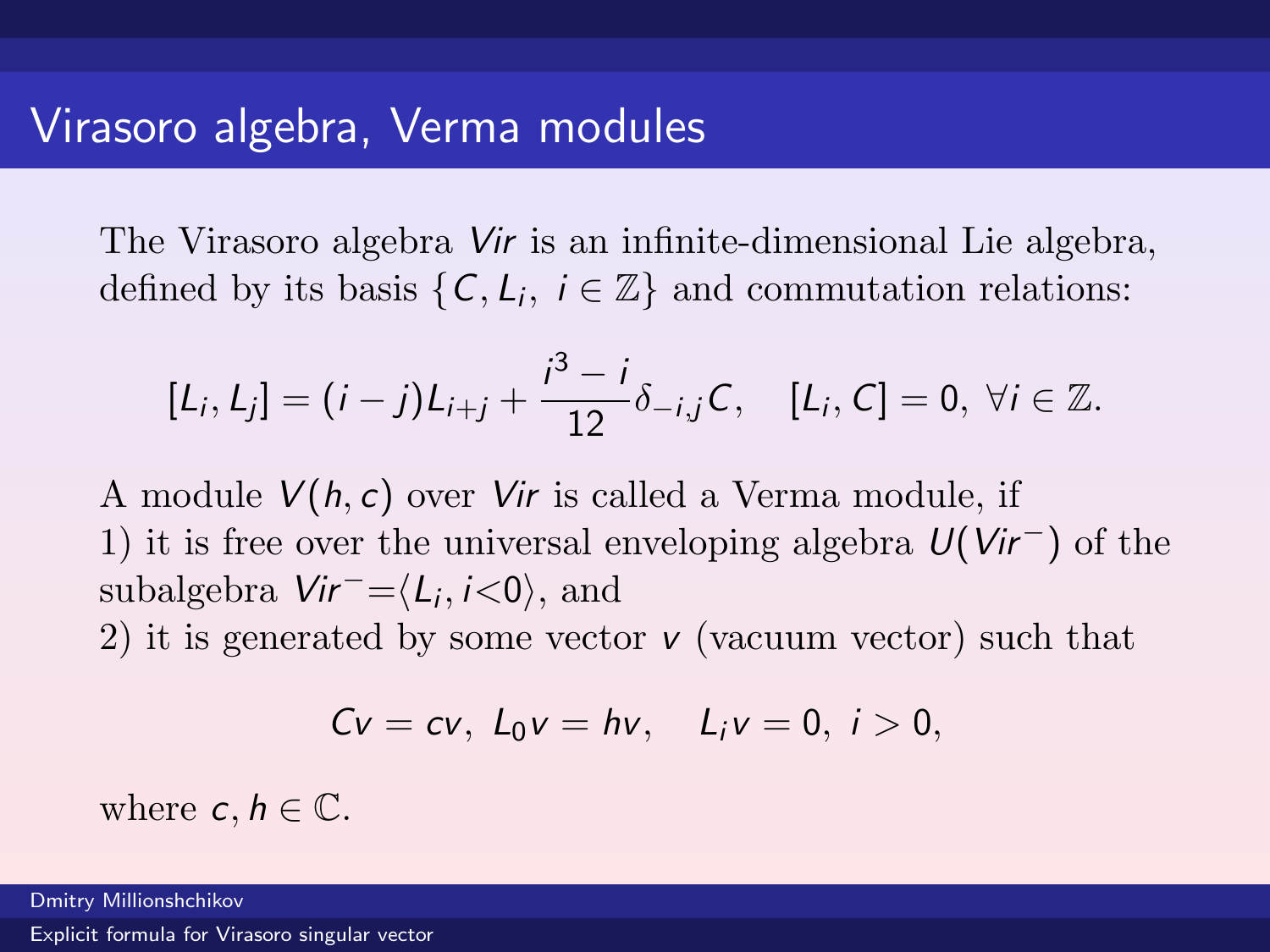# Positive grading of a Verma module

As a vector space  $V(h, c)$  can be defined by its infinite basis

$$
v, L_{-i_1} \ldots L_{-i_s} v, \quad i_1 \geq i_2 \geq \cdots \geq i_s, s \geq 1.
$$

The module  $V(h, c)$  is positively graded:

$$
V(h,c)=\bigoplus_{n=0}^{+\infty}V_n(h,c),
$$

$$
V_n(h,c)=\langle L_{-i_1}\ldots L_{-i_s}v, i_1+\ldots+i_s=n\rangle.
$$

 $V_n(h, c)$  is the eigen-subspace of the operator  $L_0$ , with the eigen-value  $(h+n)$ :

$$
L_0(L_{-i_1}\ldots L_{-i_s}v)=(h+i_1+\cdots+i_s)L_{-i_1}\ldots L_{-i_s}v.
$$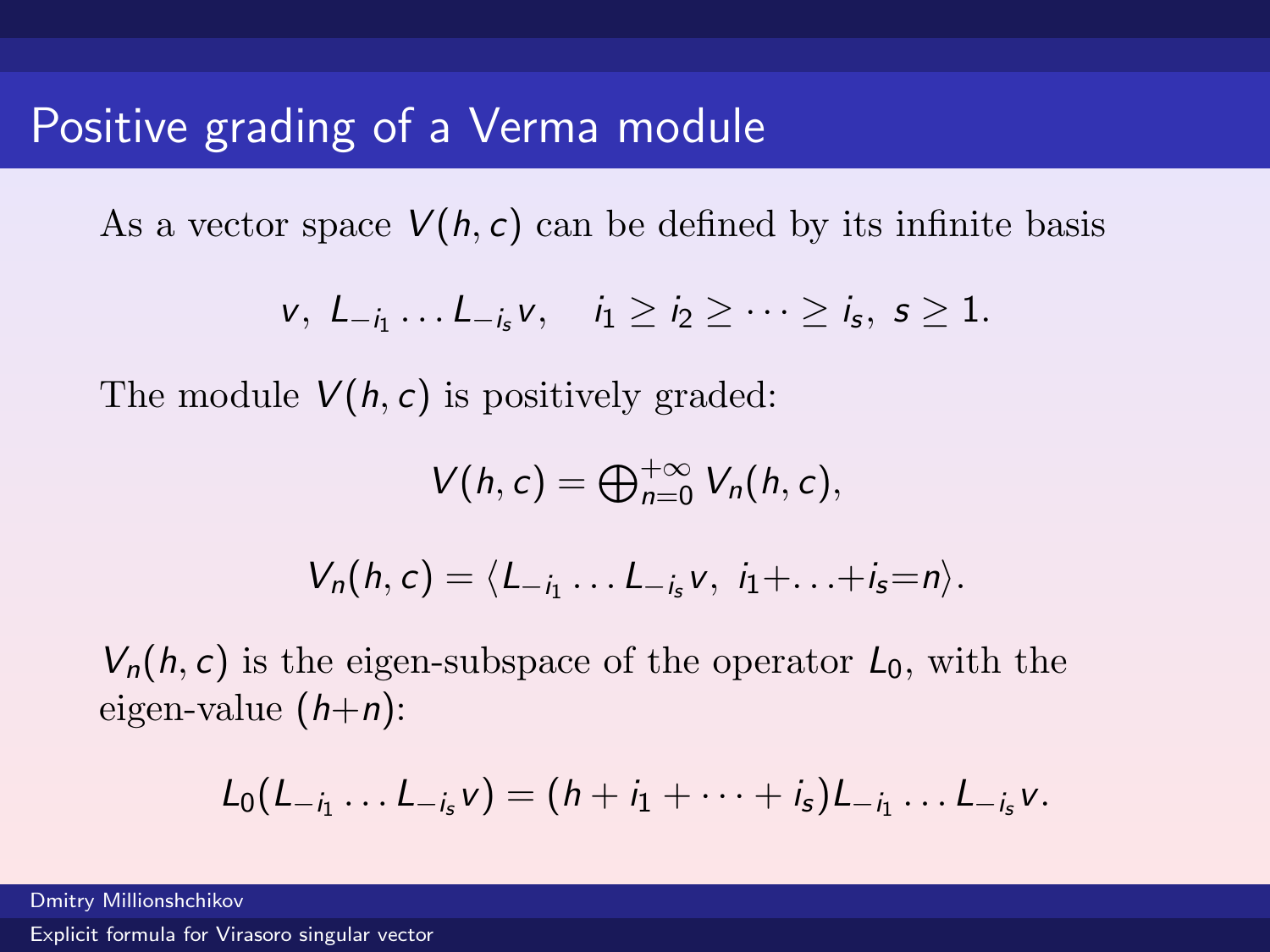# Singular vectors and reducibility of Verma modules

A nontrivial vector  $w \in V(h, c)$  is called *singular*, if

$$
L_i w = 0, \ \forall \ i > 0.
$$

$$
L_3w = L_2L_1w - L_1L_2w, L_4w = 2L_3L_1w - 2L_1L_3w, \ldots
$$

Hence a vector  $w \in V(h, c)$  is singular iff

$$
L_1w=L_2w=0.
$$

A homogeneous singular vector  $w_n \in V_n(h, c)$  generates in  $V(h, c)$  a submodule that is isomorphic to Verma module  $V(h+n, c)$ . Moreover the module  $V(h, c)$  is reducible if and only if it contains a singular vector not in Cv:

Dmitry Millionshchikov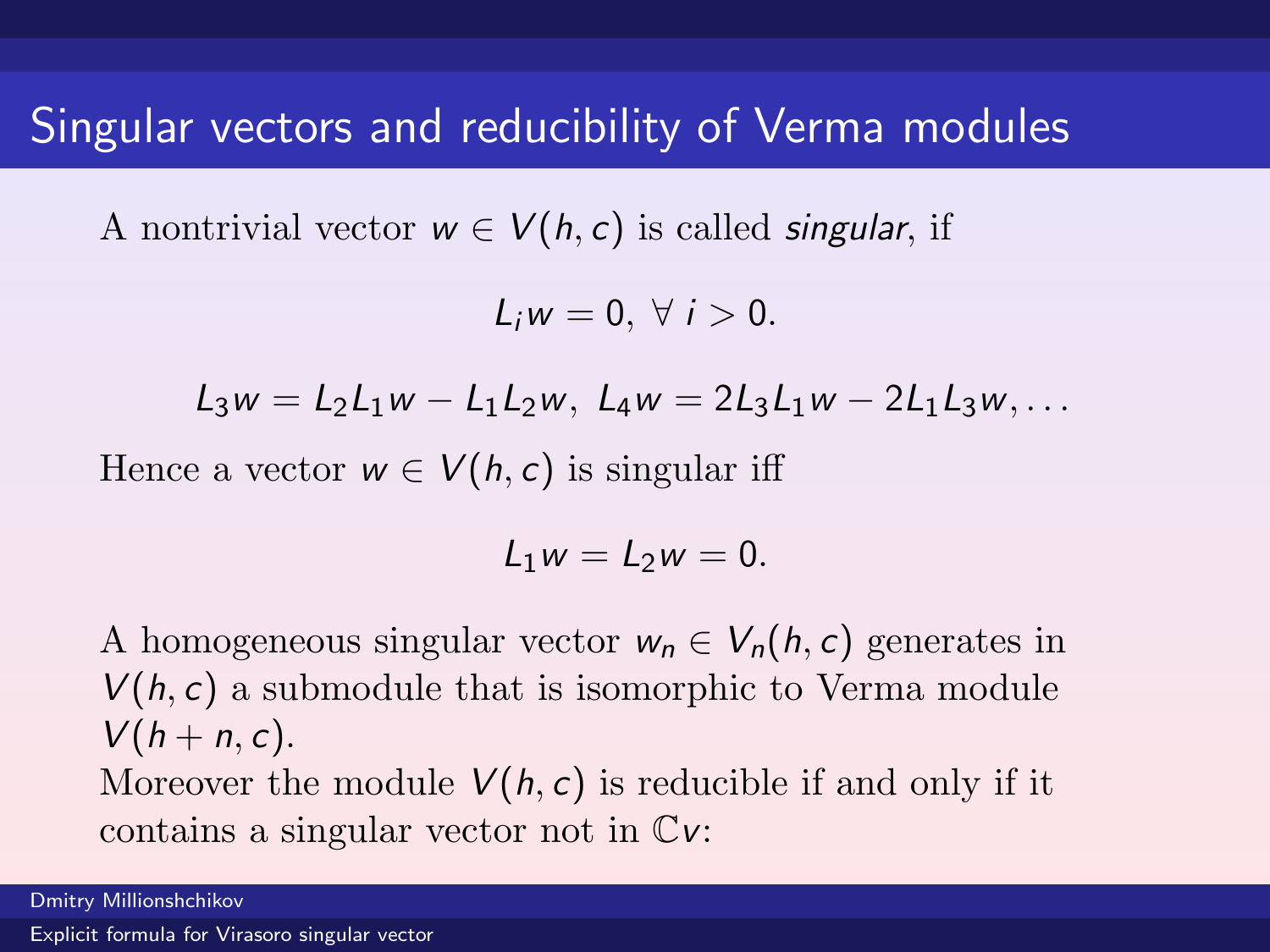The two principle problems in the Virasoro representation theory are:

- For which parameters  $h, c$  the module  $V(h, c)$  is reducible?
- What are the singular vectors in a reducible  $V(h, c)$ ?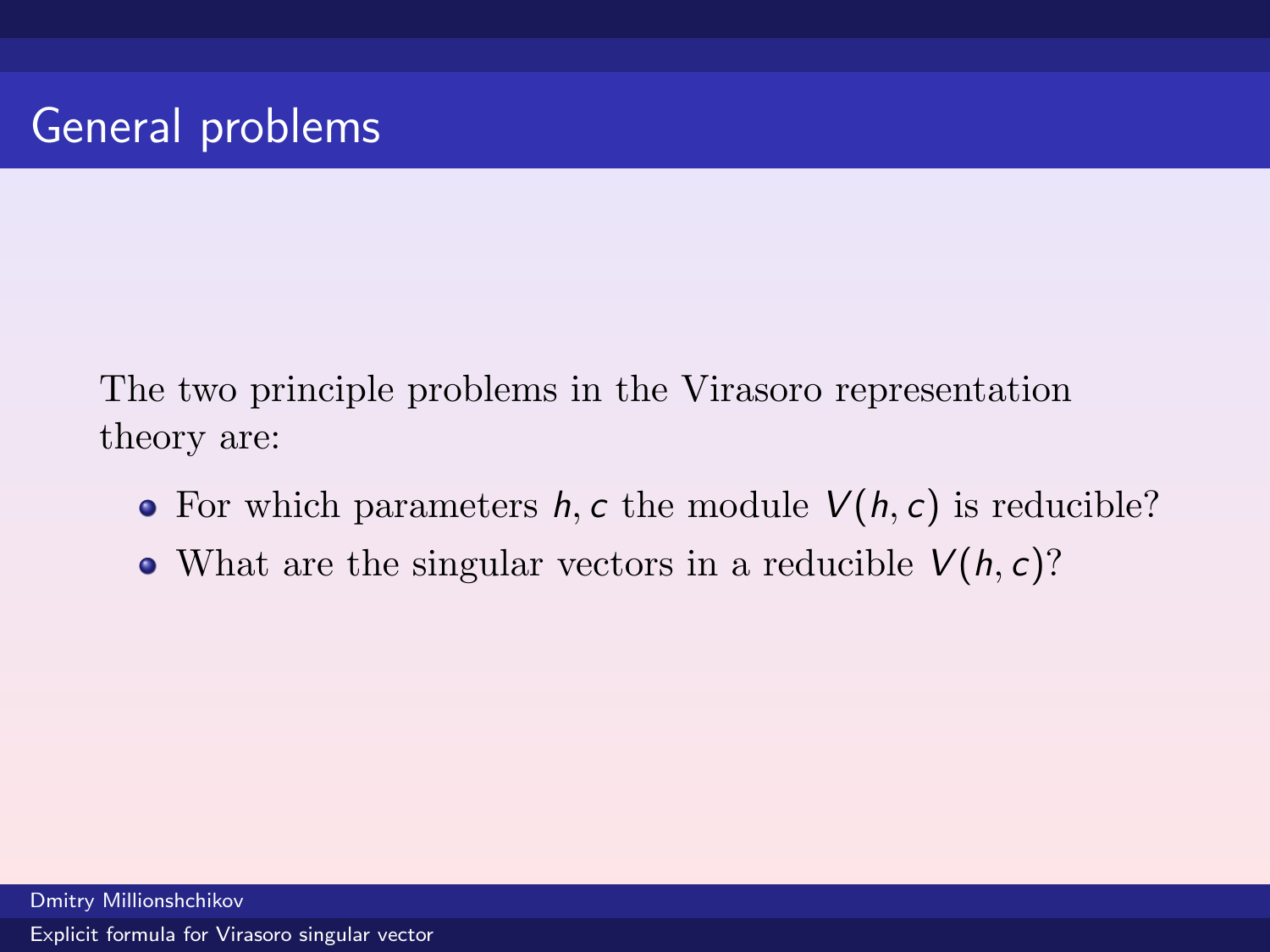One-dimensional  $V_1(h, c) = \langle L_{-1}v \rangle$ 

There is a singular vector  $w_1 \in V_1(h, c)$  if and only if  $h=0$ :

$$
L_1L_{-1}v = 2L_0v = 2hv, \quad L_2L_{-1}v = 0.
$$

Dmitry Millionshchikov [Explicit formula for Virasoro singular vector](#page-0-0)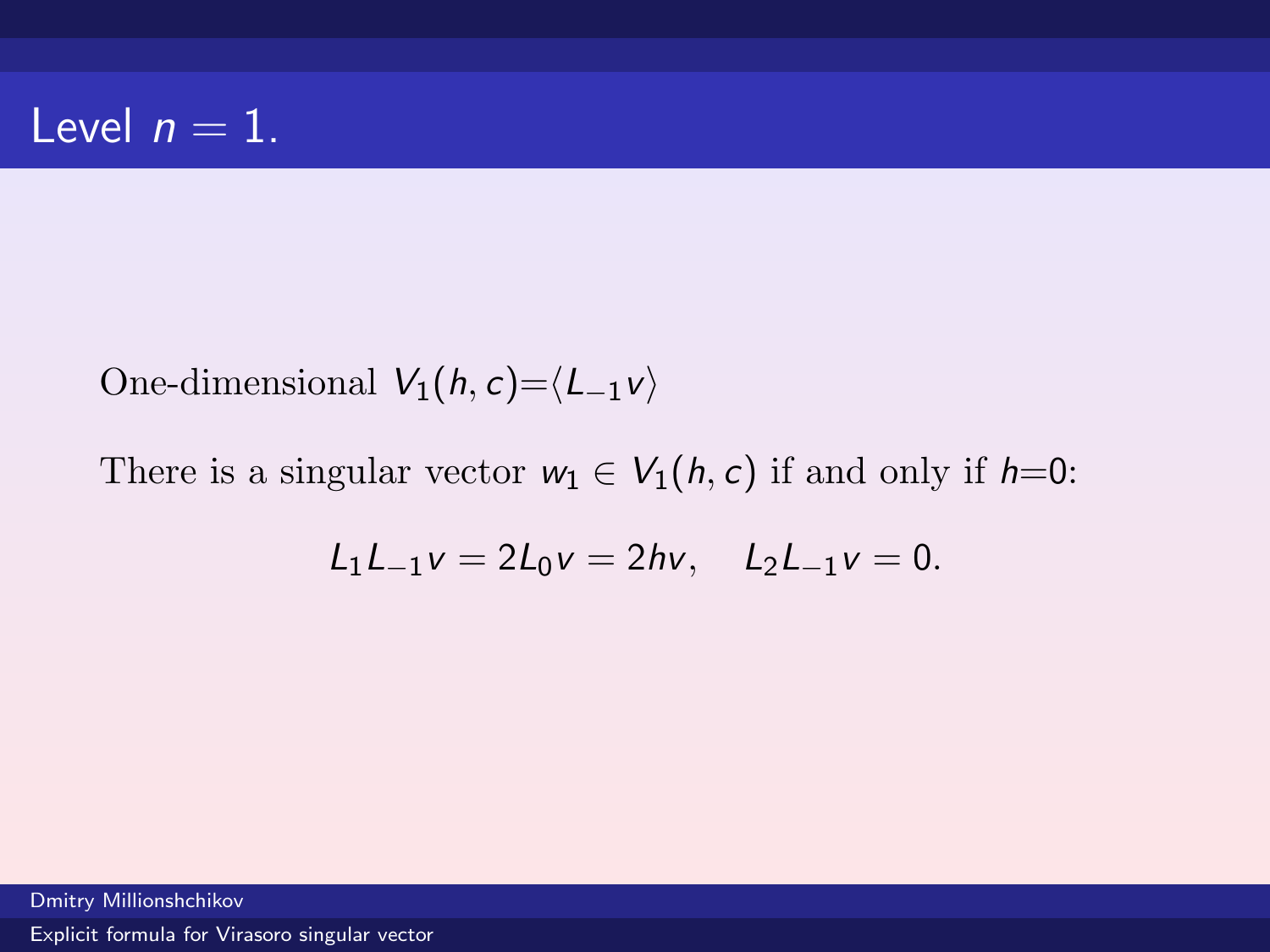## Level  $n = 2$ .

Two-dimensional  $V_2(h, c) = \langle L_{-1}^2 v, L_{-2}v \rangle$ . Elementary calculations:

a) 
$$
L_1L_{-2}v = 3L_{-1}v
$$
;  
b)  $L_1L_{-1}^2v = 2L_0L_{-1}v + L_{-1}L_1L_{-1}v = 2(h+1)L_{-1}v + 2hL_{-1}v$ ;

$$
L_1w_2=0 \Leftrightarrow w_2=L_{-1}^2v-\frac{2}{3}(2h+1)L_{-2}v,
$$

c)  $L_2 L_{-2} v = (4L_0 + \frac{2^3 - 2}{12}C)v = (4h + \frac{c}{2})$  $\frac{c}{2}$ ) v; d)  $L_2 L_{-1}^2 v = 3L_1 L_{-1} v + L_{-1} L_2 L_{-1} v = 6 h v$ .

$$
L_2w_2 = 0 \Leftrightarrow 6h - \frac{2}{3}(2h+1)\left(4h + \frac{c}{2}\right) = 0.
$$

Dmitry Millionshchikov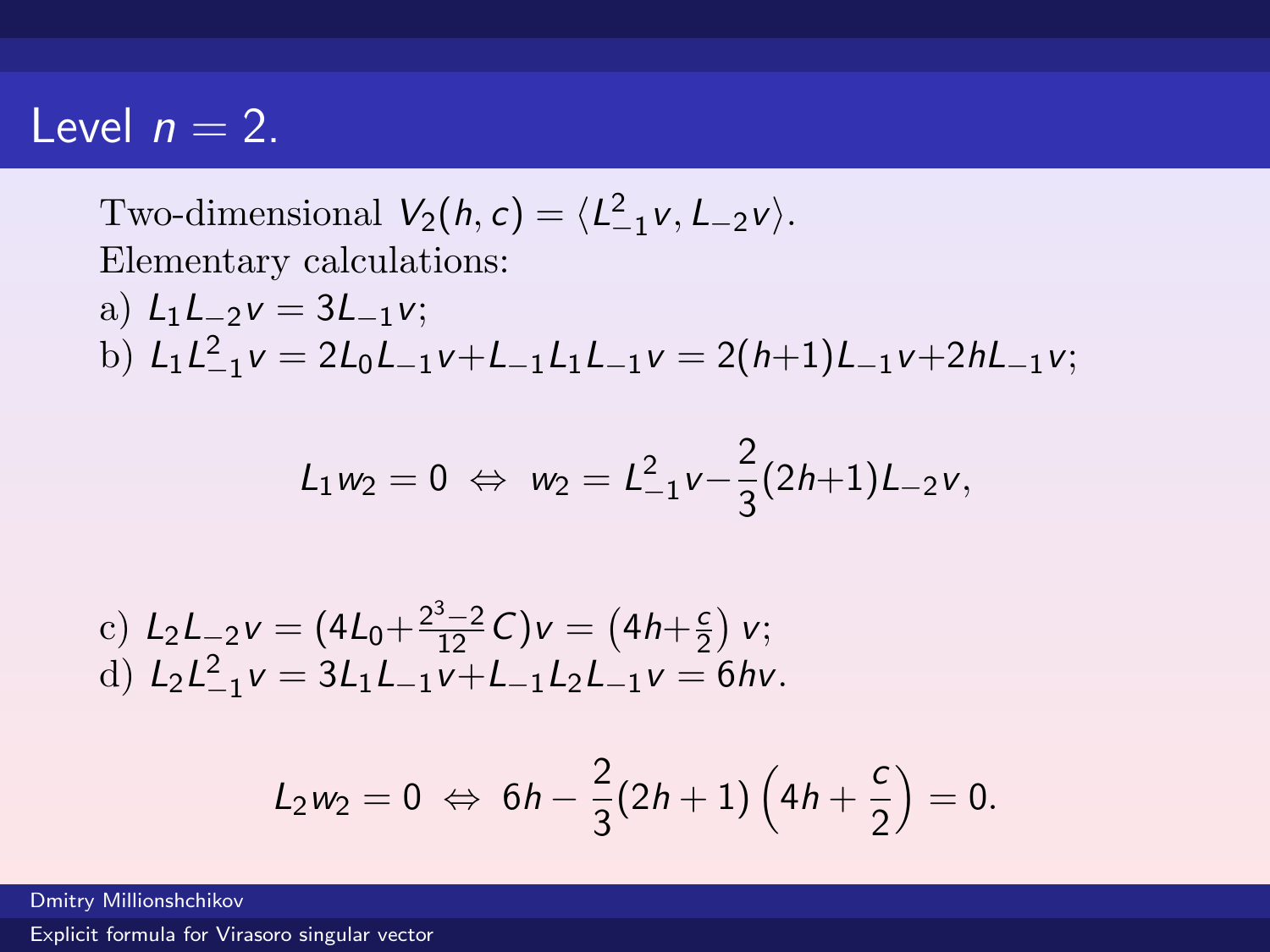# Level  $n = 2$ .

The solutions  $(c, h)$  of the quadratic equation

$$
6h - \frac{2}{3}(2h + 1)\left(4h + \frac{c}{2}\right) = 0
$$

can be parametrized:

$$
c(t) = 13 + 6t + 6t^{-1}, \quad h(t) = -\frac{3}{4}t - \frac{1}{2}, \ \ 0 \neq t \in \mathbb{C}.
$$

And we have a very simple formula for the singular vector  $w_2$ :

$$
w_2 = L_{-1}^2 v - \frac{2}{3} (2h+1) L_{-2} v = L_{-1}^2 v + tL_{-2} v.
$$

Dmitry Millionshchikov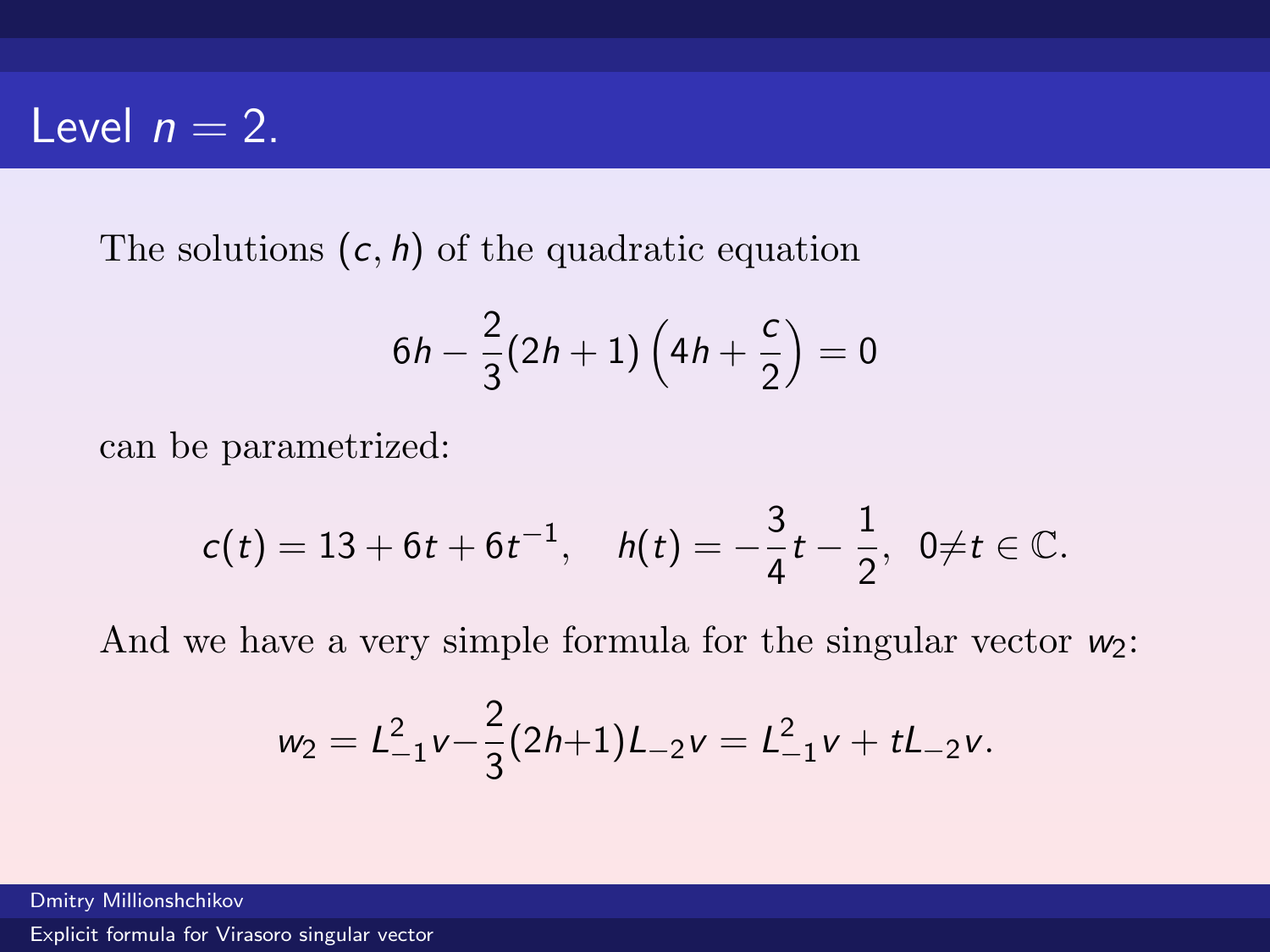## Levels  $n = 3, 4$

$$
V_3(h,c)=\langle L_{-1}^3v,L_{-2}L_{-1}v,L_{-3}v\rangle.
$$

A singular vector  $w_3$  exists iff for some  $0 \neq t \in \mathbb{C}$  the parameters are

$$
c(t) = 13 + 6t + 6t^{-1}, \quad h(t) = -2t - 1,
$$

and the singular vector  $w_3$  is unique up to some scalar constant:

$$
w_3 = L_{-1}^3 v + 4tL_{-2}L_{-1}v + (4t^2 + 2t)L_{-3}v.
$$

The next level  $n = 4$  is much more complicated:

$$
V_4(h,c) = \langle L_{-1}^4 v, L_{-2} L_{-1}^2 v, L_{-3} L_{-1} v, L_{-2}^2 v, L_{-4} v \rangle.
$$

Dmitry Millionshchikov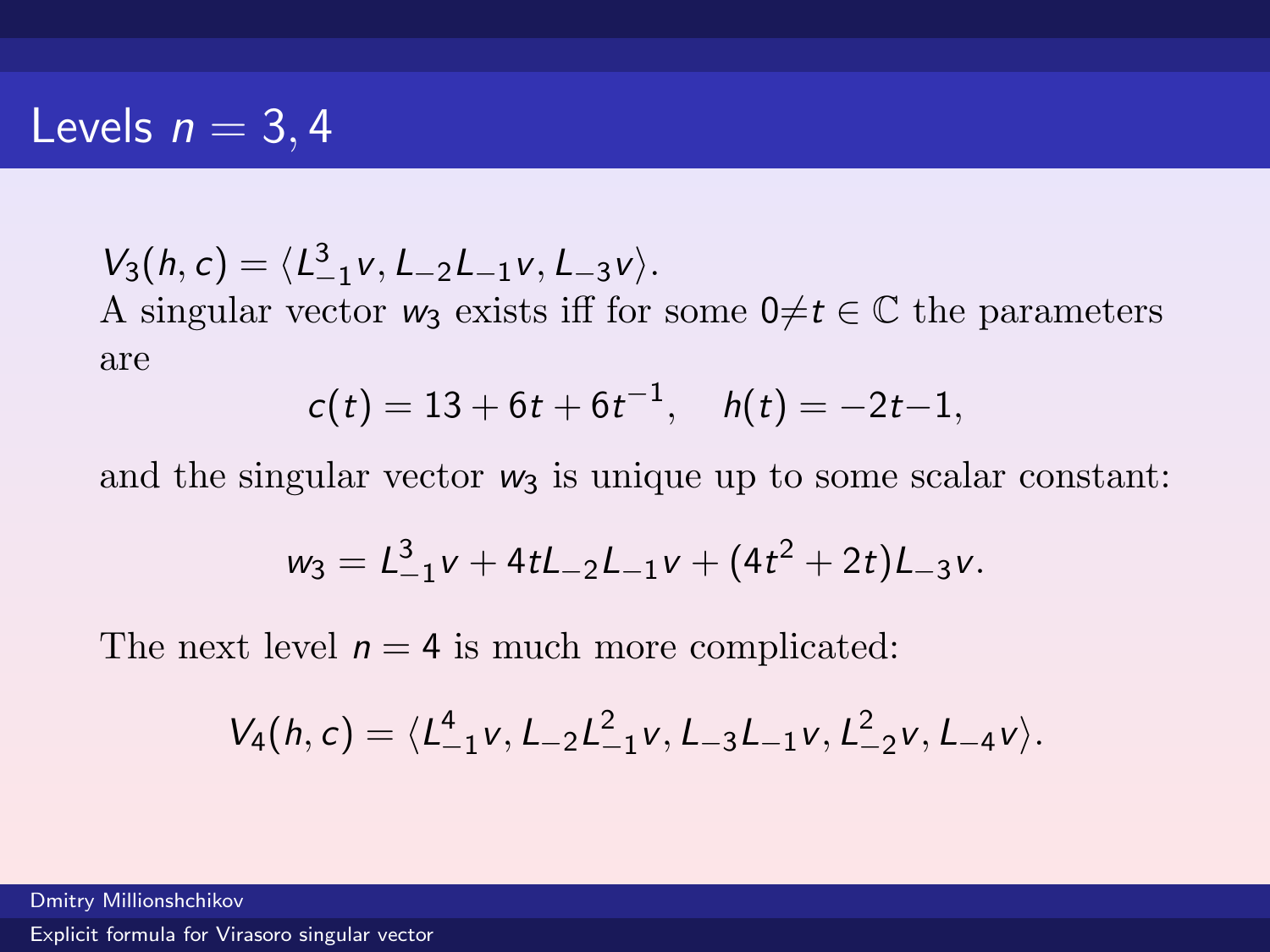It follows from the Kac theorem and from the results by Feigin and Fuchs that there is a singular vector  $w_n$  in  $V_n(h, c)$  iff there exist  $p, q \in \mathbb{N}$  and  $t \neq 0$  such that

$$
pq = n,
$$
  
\n
$$
c = c(t) = 13 + 6t + 6t^{-1},
$$
  
\n
$$
h = h_{p,q}(t) = \frac{1-p^2}{4}t + \frac{1-pq}{2} + \frac{1-q^2}{4}t^{-1}.
$$

For fixed  $p, q \in \mathbb{N}$  and a fixed  $t \in \mathbb{C}$  the Verma module  $V(h_{p,q}(t), c(t))$  containes a singular vector  $w_{p,q}(t)$  of degree pq,

$$
w_{p,q}(t) = S_{p,q}(t)v = \sum_{i_1 + \cdots + i_s = pq} P_{p,q}^{i_1, \ldots, i_s}(t)L_{-i_1} \ldots L_{-i_s}v,
$$

The coefficients  $P_{p,q}^{i_1,\dots,i_s}(t)$  depend polynomially on t and  $t^{-1}$ . We assume  $P_{p,q}^{1,\dots,1}(t) \equiv 1$ . It is obvious that  $S_{p,q}(t) = S_{q,p}(t^{-1})$ .

Dmitry Millionshchikov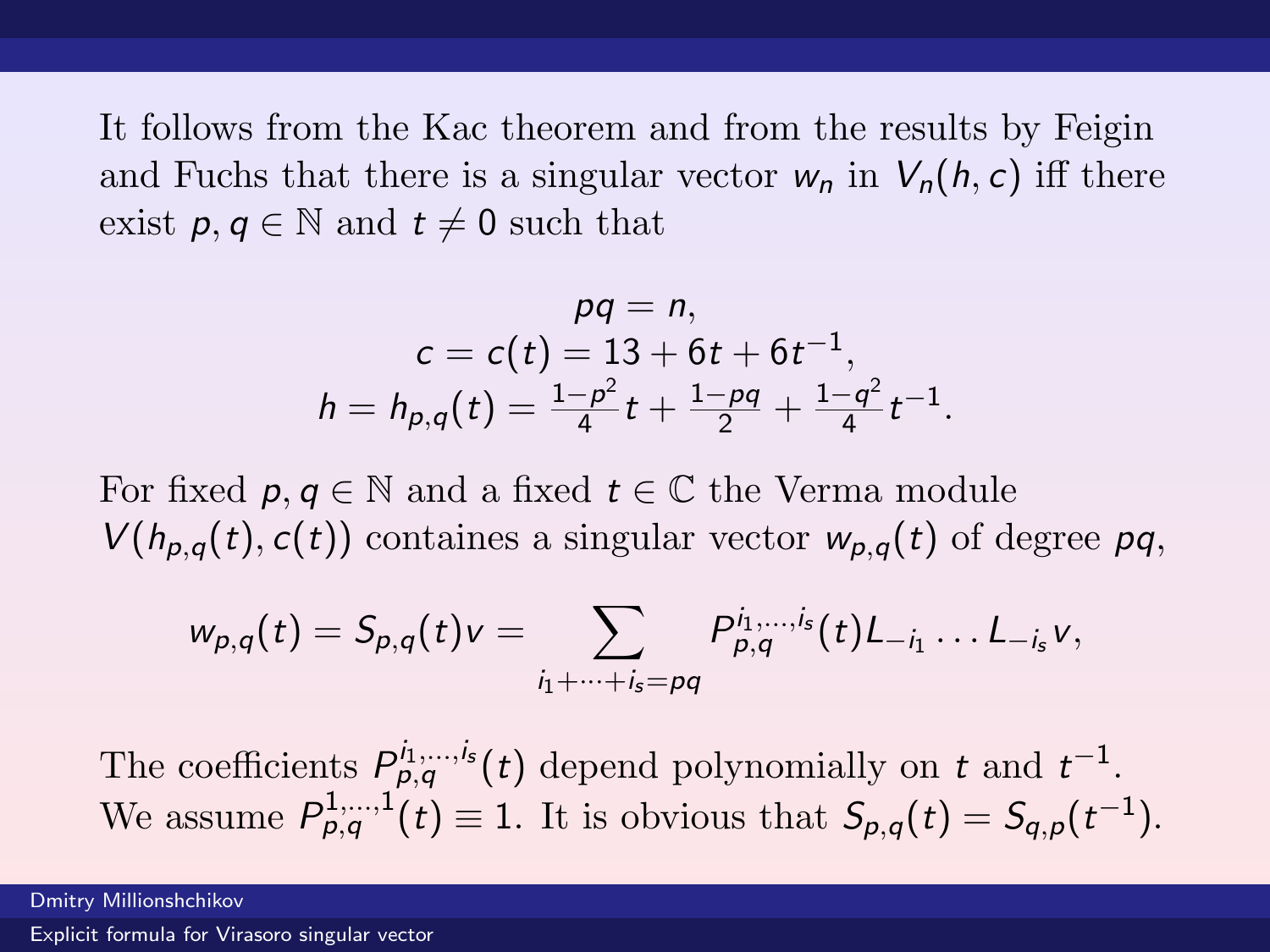In 1988 Benoist and St-Aubin found a beatifull explicit expression for the series  $S_{1,p}(t)$ :

$$
S_{1,p}(t) = \sum_{i_1 + \ldots + i_s = p} \frac{(p-1)!^2 t^{s-p}}{\prod_{l=1}^{s-1} \left( \left( \sum_{q=1}^l i_q \right) \left( p - \sum_{q=1}^l i_q \right) \right)} L_{-i_1} \ldots L_{-i_s},
$$
\nFirst examples:  $S_{1,1}(t) = L_{-1}, S_{1,2}(t) = L_{-1}^2 + t^{-1} L_{-2}$  and\n
$$
S_{1,3}(t) = L_{-1}^3 + 2t^{-1} (L_{-1}L_{-2} + L_{-2}L_{-1}) + 4t^{-2} L_{-3},
$$
\n(1)

 $S_{1,4}(t) = L_{-1}^4 + t^{-1} (3L_{-1}^2L_{-2} + 4L_{-1}L_{-2}L_{-1} + 3L_{-2}L_{-1}^2) +$  $+t^{-2}(12L_{-1}L_{-3}+9L_{-2}^2+12L_{-3}L_{-1})+36t^{-3}L_{-4}.$ 

Dmitry Millionshchikov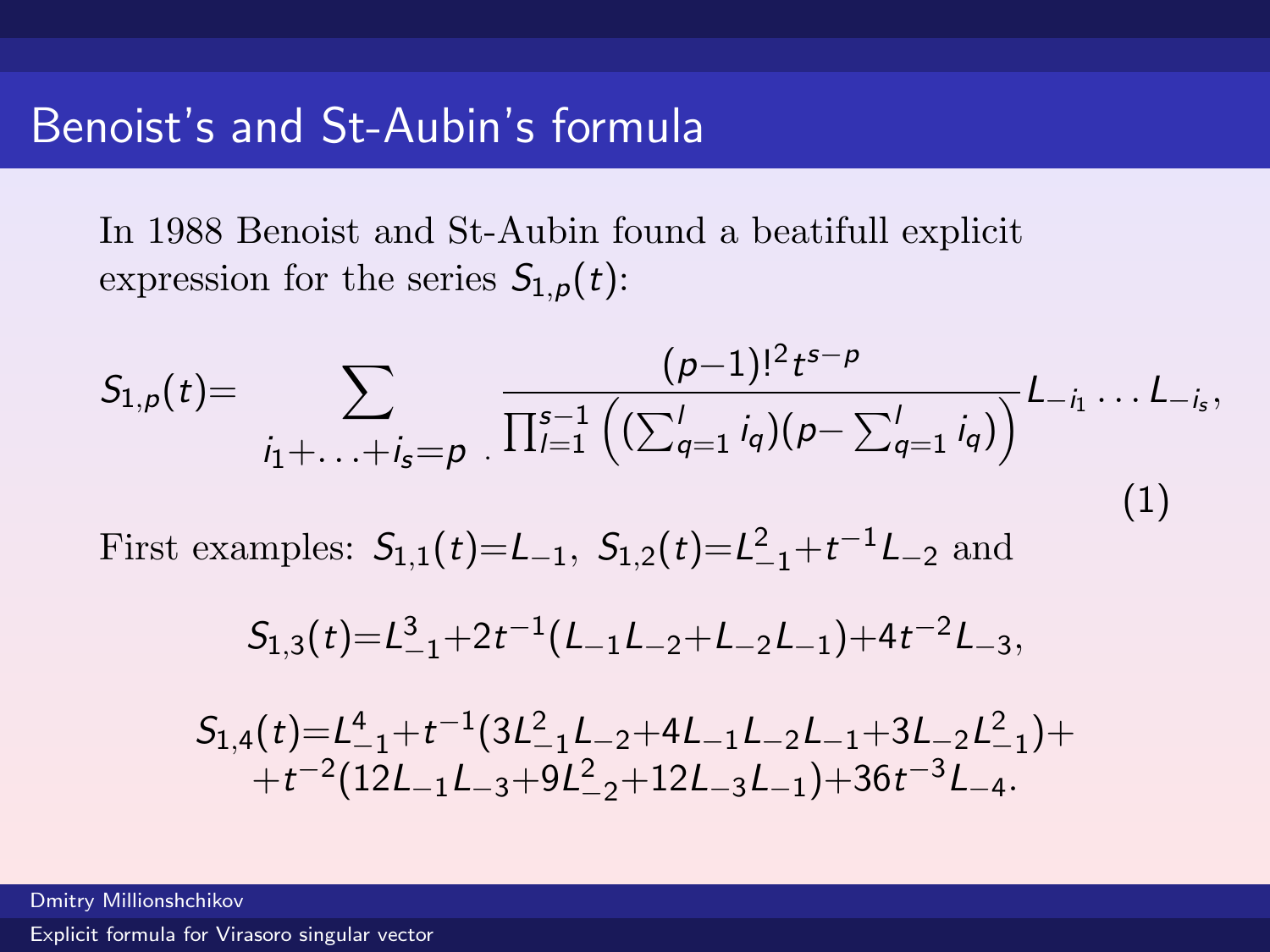The key idea by Benoist and St-Aubin was a proposal to seek the operator  $S_{1,p}(t)$  in the form of linear combination of all homogeneous monomials  $L_{-i_1}L_{-i_2} \ldots L_{-i_s}$ ,  $i_1+i_2+\ldots+i_s=p$  in  $U(Vir^-)$  and not only of basic ones with  $i_1 > i_2 > \cdots > i_s > 1$ .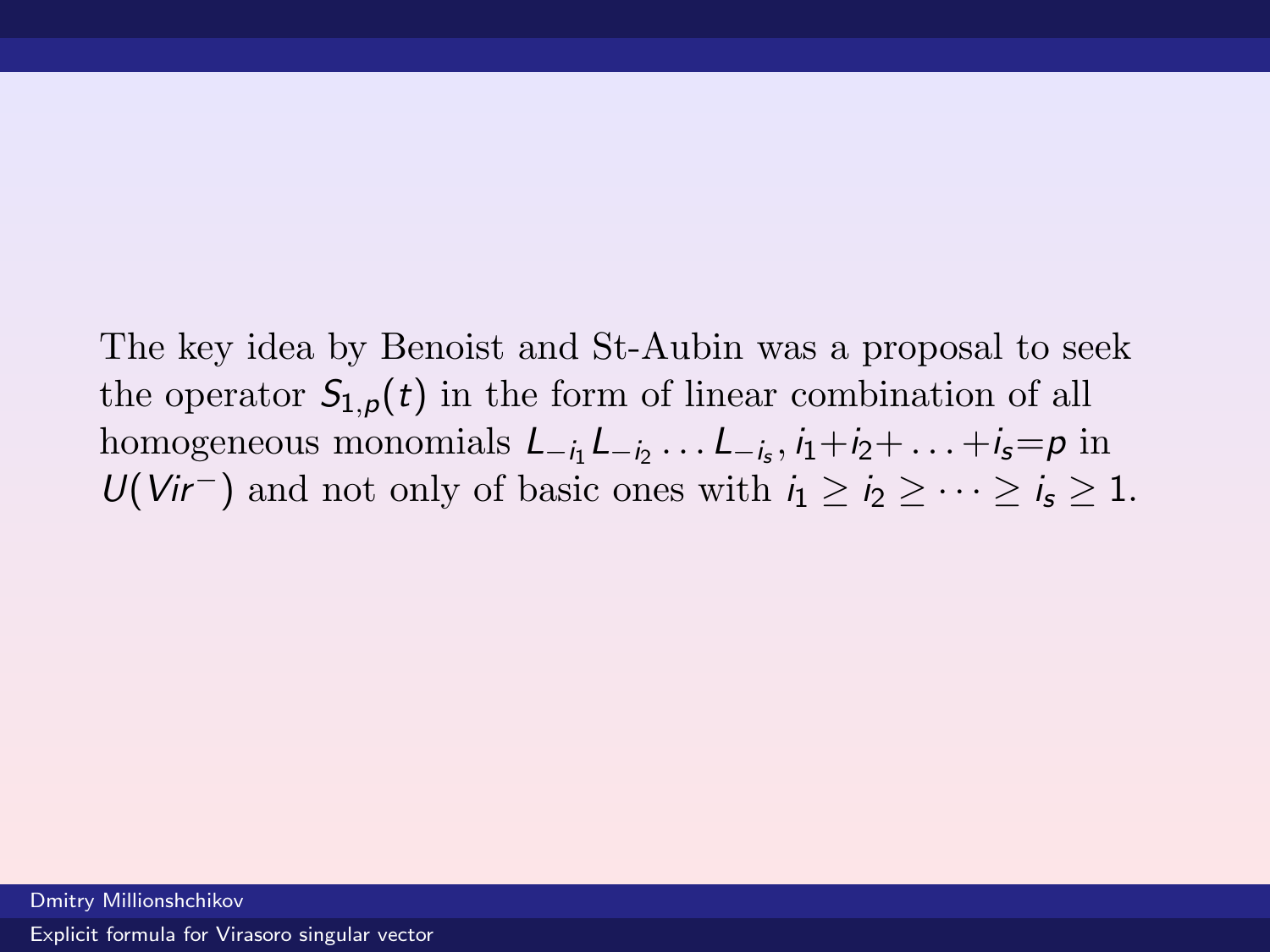Later Bauer, Di Francesco, Itzykson and Zuber published an elegant proof of singularity of vectors  $S_{1,p}(t)v$ . Moreover, using Benoit-St-Aubin formula as an initial step, they proposed an algorithm for finding all singular vectors. But in practice, this algorithm meets with serious computational difficulties and it is still unclear how to get with its help an explicit formula for all  $S_{p,q}(t)$ . However, the expressions for  $S_{2,2}(t)$  and  $S_{2,3}(t)$  found by means of it allowed us to guess the general formula for singular vectors of the entire series  $S_{2,p}(t)$ . The singularity of these vectors can be established by modifying the scheme of the proof Bauer-Di Francesco-Itzykson-Zuber for the series  $S_{1,p}(t)$ in a special way.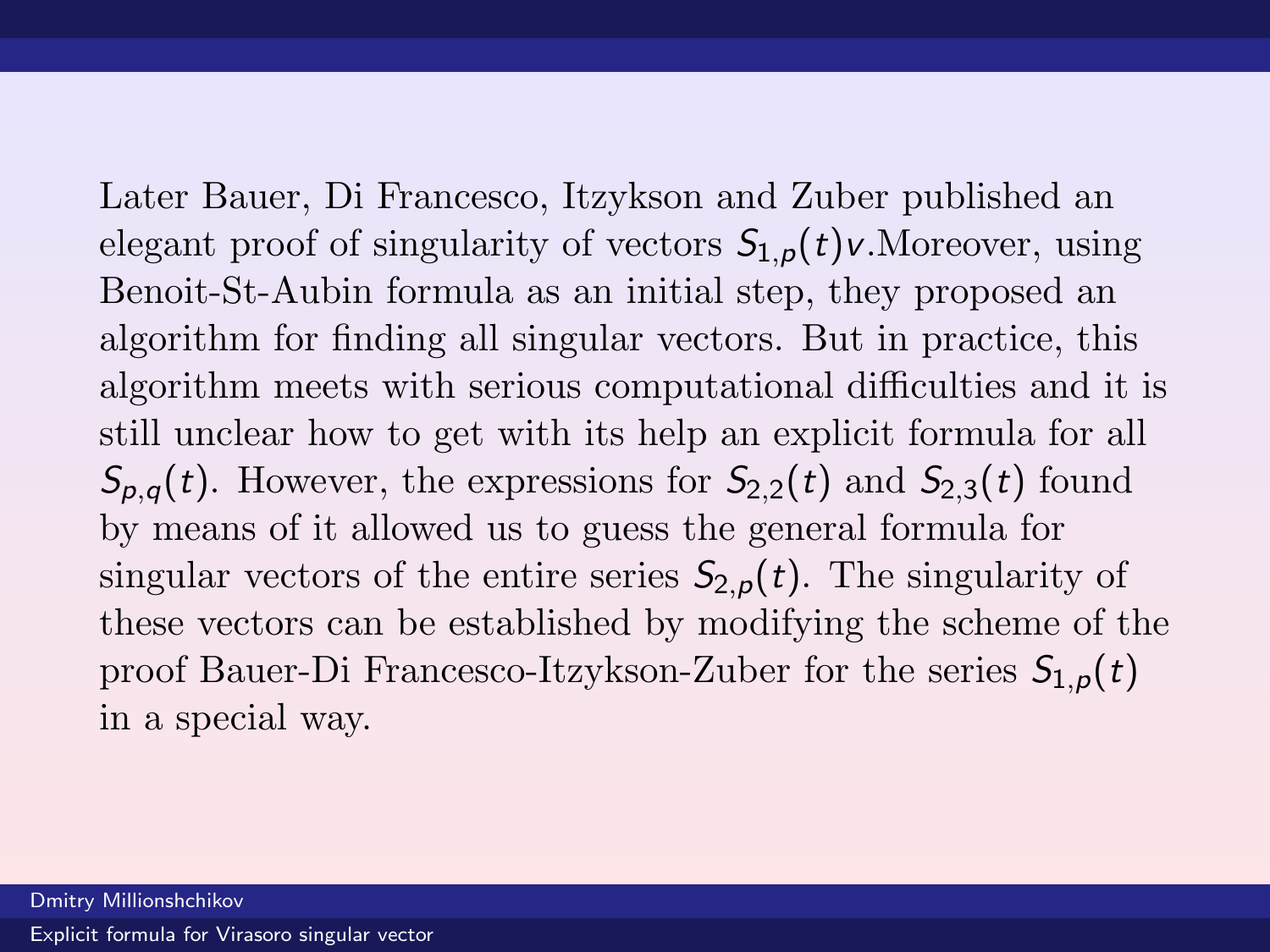# First examples for  $S_{2,p}$

$$
S_{2,1}(t) = L_{-1}^{2} + tL_{-2},
$$
\n
$$
S_{2,2}(t) = L_{-1}^{4} + 4tL_{-1}L_{-2}L_{-1} + \frac{(1-t^{2})}{t}(L_{-1}^{2}L_{-2} + L_{-2}L_{-1}^{2}) + \frac{(1+t)(4t-1)}{t}L_{-3} + \frac{(1-t)(4t+1)}{t}L_{-3}L_{-1} + \frac{(1-t^{2})^{2}}{t^{2}}L_{-2}^{2} + \frac{3(1-t^{2})}{t}L_{-4}.
$$

Dmitry Millionshchikov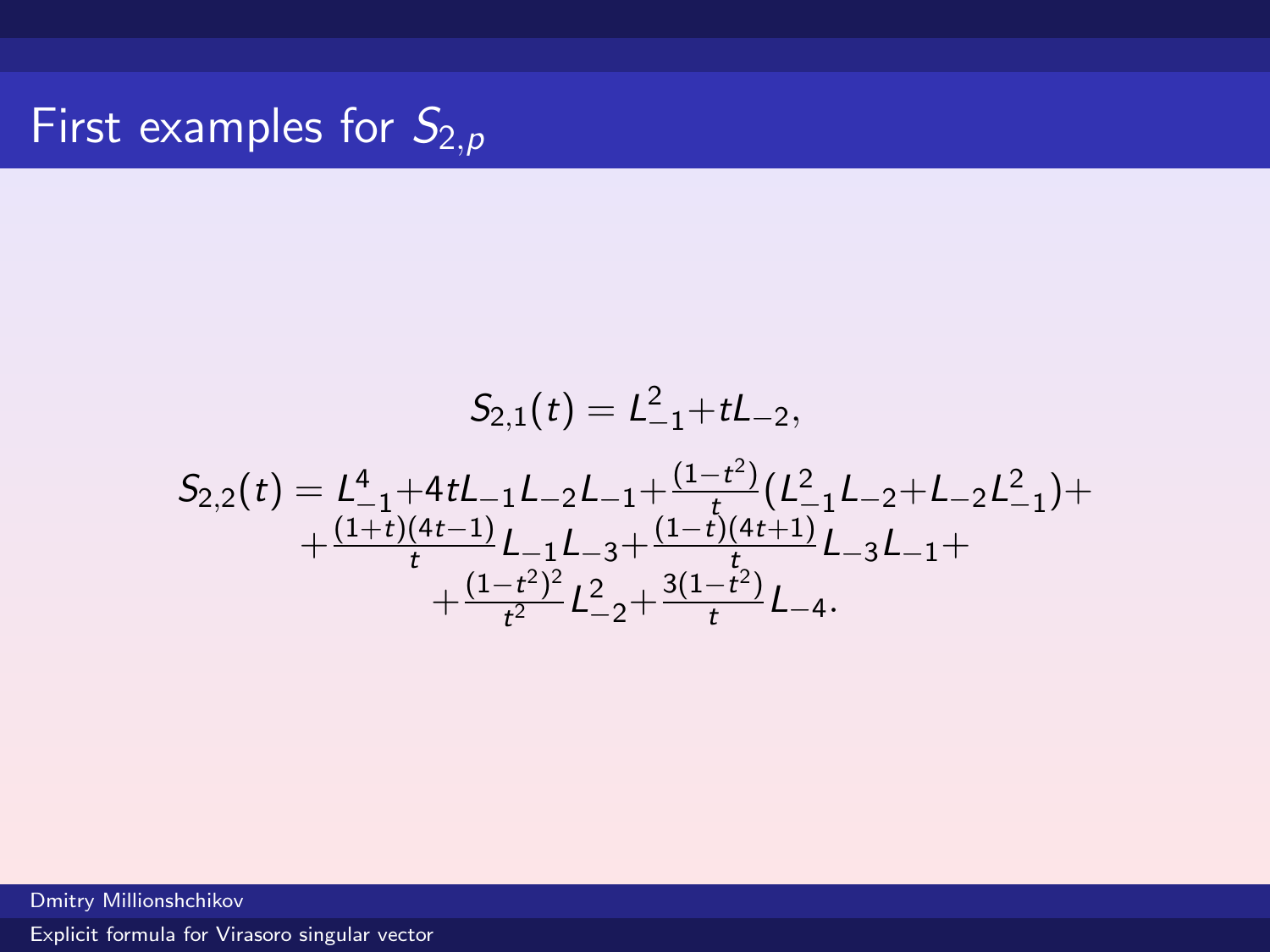## Main theorem, M. 2016

Let  $V(h_{2,p}(t), c(t)), t \in \mathbb{C}, t \neq 0$  be a Verma module over Vir with  $c(t)=13+6t+6t^{-1}$ ,  $h_{2,p}(t)=-\frac{1}{4}$  $\frac{1}{4}(p-1+t)(t^{-1}(p+1)+3),$ Consider

$$
S_{2,p}(t)=\sum_{i_1+\ldots+i_s=2p} (2p-1)!^2(2t)^{s-2p}f_{2,p}(t;i_1,\ldots,i_s)L_{-i_1}\ldots L_{-i_s},
$$

$$
f_{2,p}(t;i_1,\ldots,i_s) = \frac{\prod_{r=1}^{2p-1}(p-t-r)\prod_{m=1}^{s}\left((2t-1)(i_m-1)+2p-1-2\sum_{n=1}^{m-1}i_n\right)}{\prod_{k=0}^{1}(2p-1-2k)\prod_{l=1}^{s-1}\left((\sum_{n=1}^{l}i_n)(2p-\sum_{n=1}^{l}i_n)(p-t-\sum_{n=1}^{l}i_n)\right)}
$$

The vector  $S_{2,p}(t)v$  is singular in  $V(h_{2,p}(t), c(t))$ .

Dmitry Millionshchikov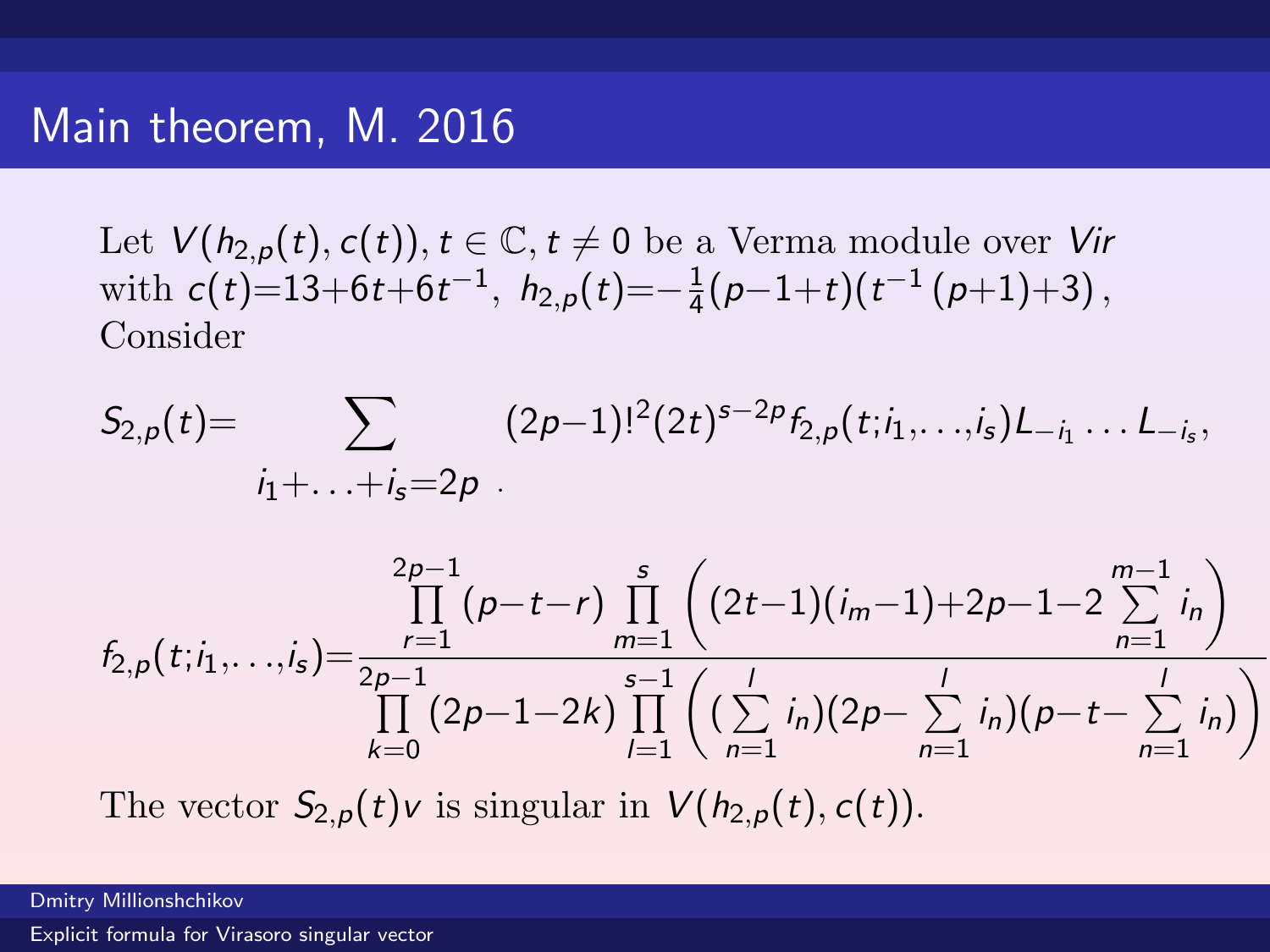$$
S_{2,3}(t) = L_{-1}^{6} + \frac{(4-t^{2})}{3t} (L_{-1}^{4}L_{-2}+L_{-2}L_{-1}^{4}) + \frac{8(1-t^{2})}{3t} (L_{-1}^{3}L_{-2}L_{-1} + \frac{8(1-t^{2})}{3t}L_{-1}L_{-2}L_{-1}^{3}) + 9tL_{-1}^{2}L_{-1}L_{-2}L_{-1}^{2} + \frac{(4-t^{2})^{2}}{9t^{2}}L_{-2}L_{-1}^{2}L_{-2}L_{-1}^{4} + \frac{8(1-t^{2})(4-t^{2})}{9t^{2}}(L_{-1}L_{-2}+L_{-2}L_{-1}) + \frac{(4-t^{2})^{2}}{9t^{2}}L_{-1}L_{-2}^{2}L_{-1} + \frac{8(1-t^{2})(4-t^{2})}{9t^{2}}(L_{-1}L_{-2}L_{-1}L_{-2}+L_{-2}L_{-1}L_{-2}L_{-1}) + \frac{(4-t^{2})^{2}}{t}L_{-2}^{3} + \frac{4(4-t^{2})(1-t^{2})(9-16t^{2})}{9t^{2}}L_{-3}^{2} + \frac{6(1+t)(4t-1)}{3t^{2}}L_{-1}^{2}L_{-3}L_{-1} + \frac{6(1-t)(4t+1)}{t}L_{-1}L_{-3}L_{-1}^{2} + \frac{2(1+t)(2+t)(3-4t)}{3t^{2}}L_{-1}^{3}L_{3} + \frac{2(1-t)(2-t)(3+4t)}{3t^{2}}L_{-1}L_{-3}L_{-2}^{3} + \frac{16(1-t^{2})(2-t)(1+t)(3-4t)}{9t^{3}}L_{-1}L_{-2}L_{3} + \frac{2(4-t^{2})(2-t)(1-t)(3+4t)}{9t^{3}}L_{-3}L_{-1}L_{-2} + \frac{2(4-t^{2})(2-t)(1-t)(3+4t)}{9t^{3}}L_{-3}L_{-1}L_{-2} + \frac{4(4-t^{2})(2-t)(1-t)(3+4t)}{t^{2}}L_{-3}L_{-1}L_{-2} + \frac{6(1+t)(2+t)(3t-1)}{t^{2}}L_{-4}^{2}L_{-4}
$$

Dmitry Millionshchikov

 $+$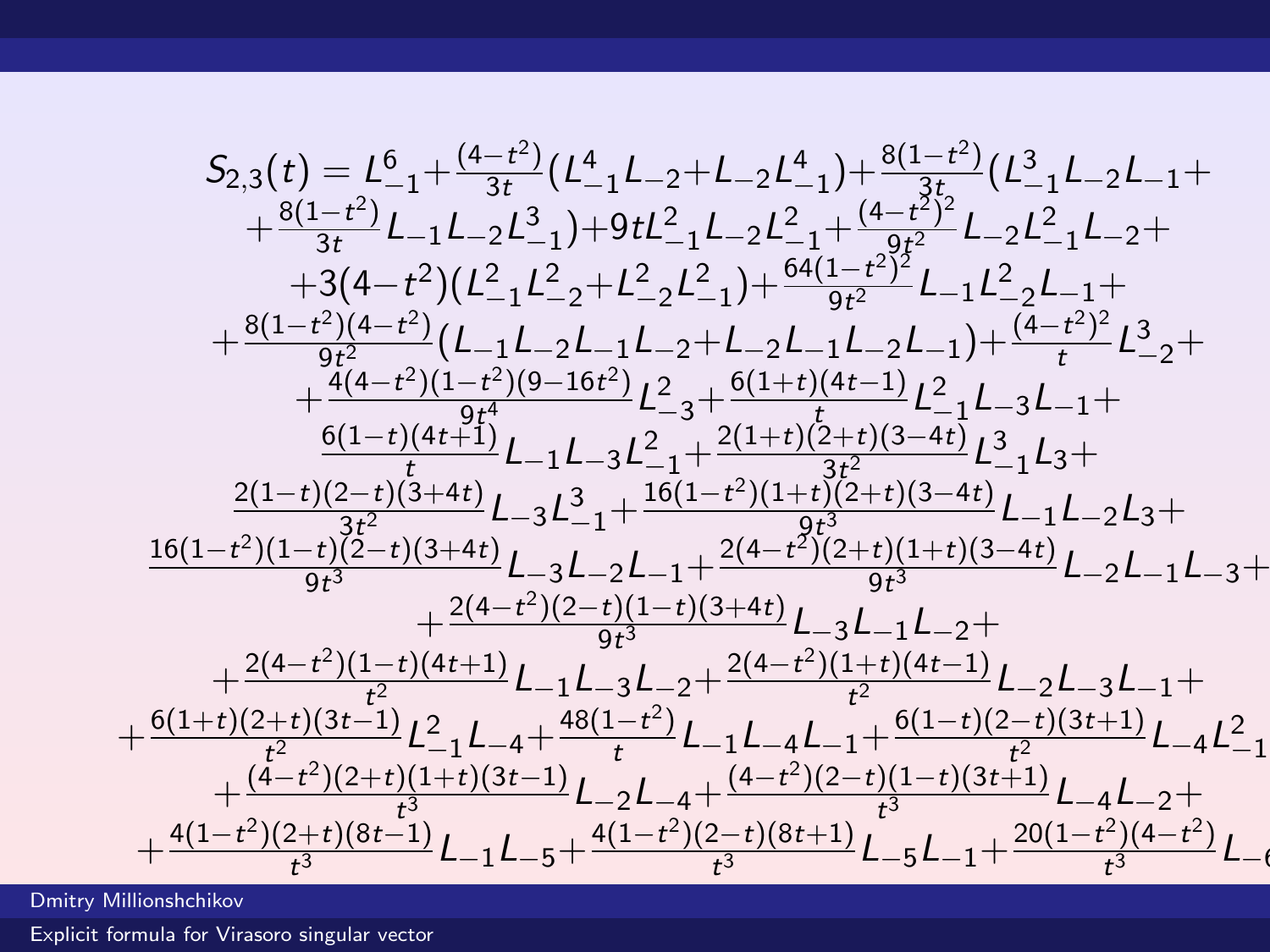# Proof

Let's define the chain of vectors  $v^{(0)}, v^{(1)}, \ldots, v^{(2p)}$  using the following recurrence relation:

$$
v^{(0)}=v
$$
,  $v^{(k)} = \sum_{j=1}^{k} (2t)^{1-j} a_{j,k} L_{-j} v^{(k-j)}$ ,  $k = 1, ..., 2p$ ,

$$
a_{1,k} = 2k-2p-1,
$$
  
\n
$$
a_{j,k} = ((j-1)(2t-1)+2k-2p-1)\prod_{l=k-j+1}^{k-1}l(2p-l)(l-p-t), 2 \le j \le k.
$$

Here are the first three vectors of our chain:

$$
v^{(0)}=v, v^{(1)}=(1-2p)L_{-1}v^{(0)},
$$
  

$$
v^{(2)}=(3-2p)L_{-1}v^{(1)}+(2t)^{-1}(2t+2-2p)(2p-1)(1-p-t)L_{-2}v^{(0)}.
$$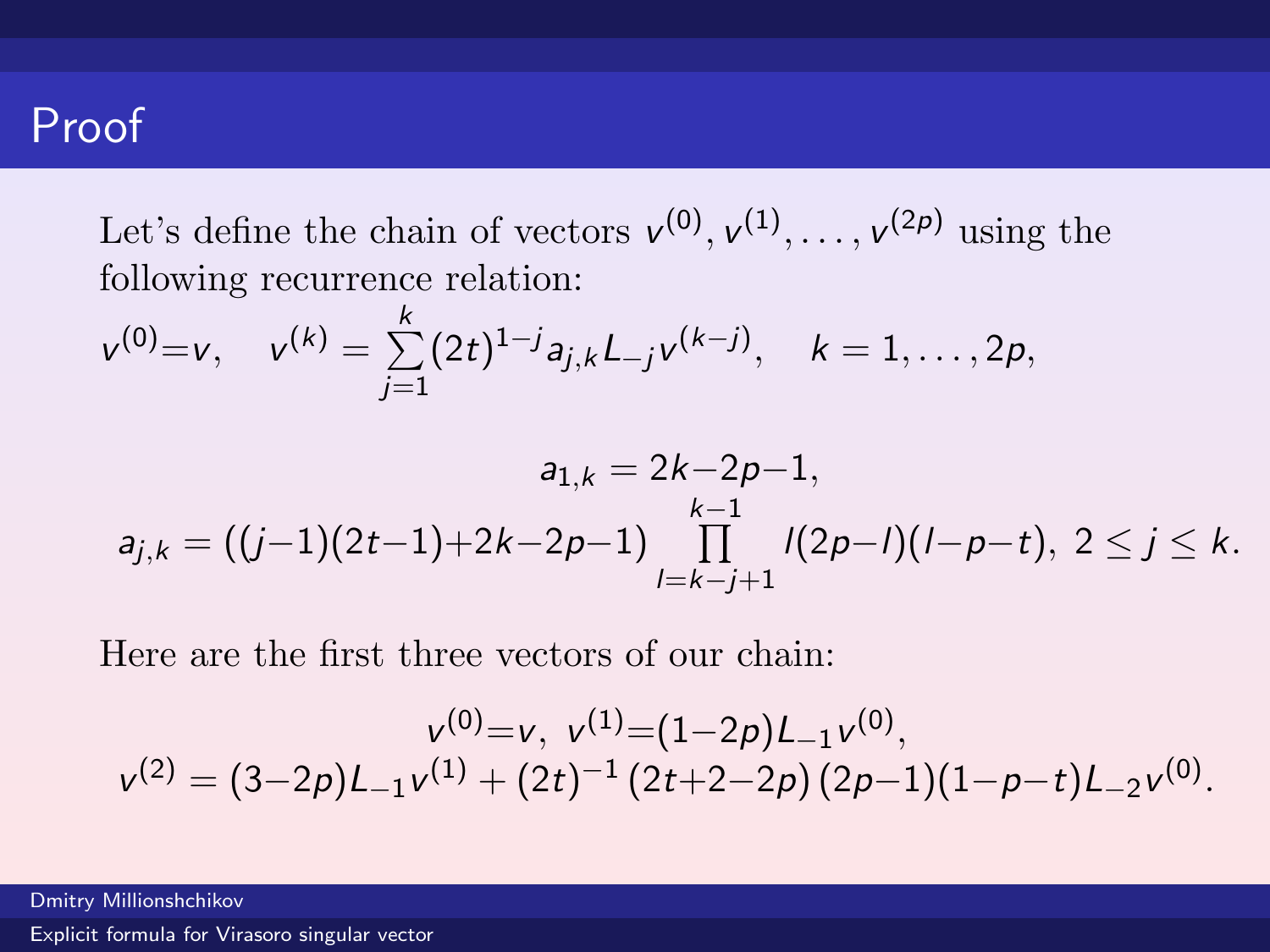## Lemma (A)

The operator  $L_1$  acts on the vectors  $v^{(k)}$  as follows:

$$
L_1v^{(k)} = -(p+2-k+3t)k(2p-k)(k-p-t)(2t)^{-1}v^{(k-1)}, \quad k=1,\ldots,2p
$$

In particular  $L_1 v^{(2p)} = 0$ .

We prove the lemma by induction on  $k$ . First step  $k=1$ . We recall that  $4h=-(p-1+t)(t^{-1}(p+1)+3)$  in our Verma module

$$
L_1 ((1-2p)L_{-1}v^{(0)}) = (1-2p)2hv^{(0)} = - (p+1+3t)(2p-1)(1-p-t)(2t)^{-1}v^{(0)}.
$$

Dmitry Millionshchikov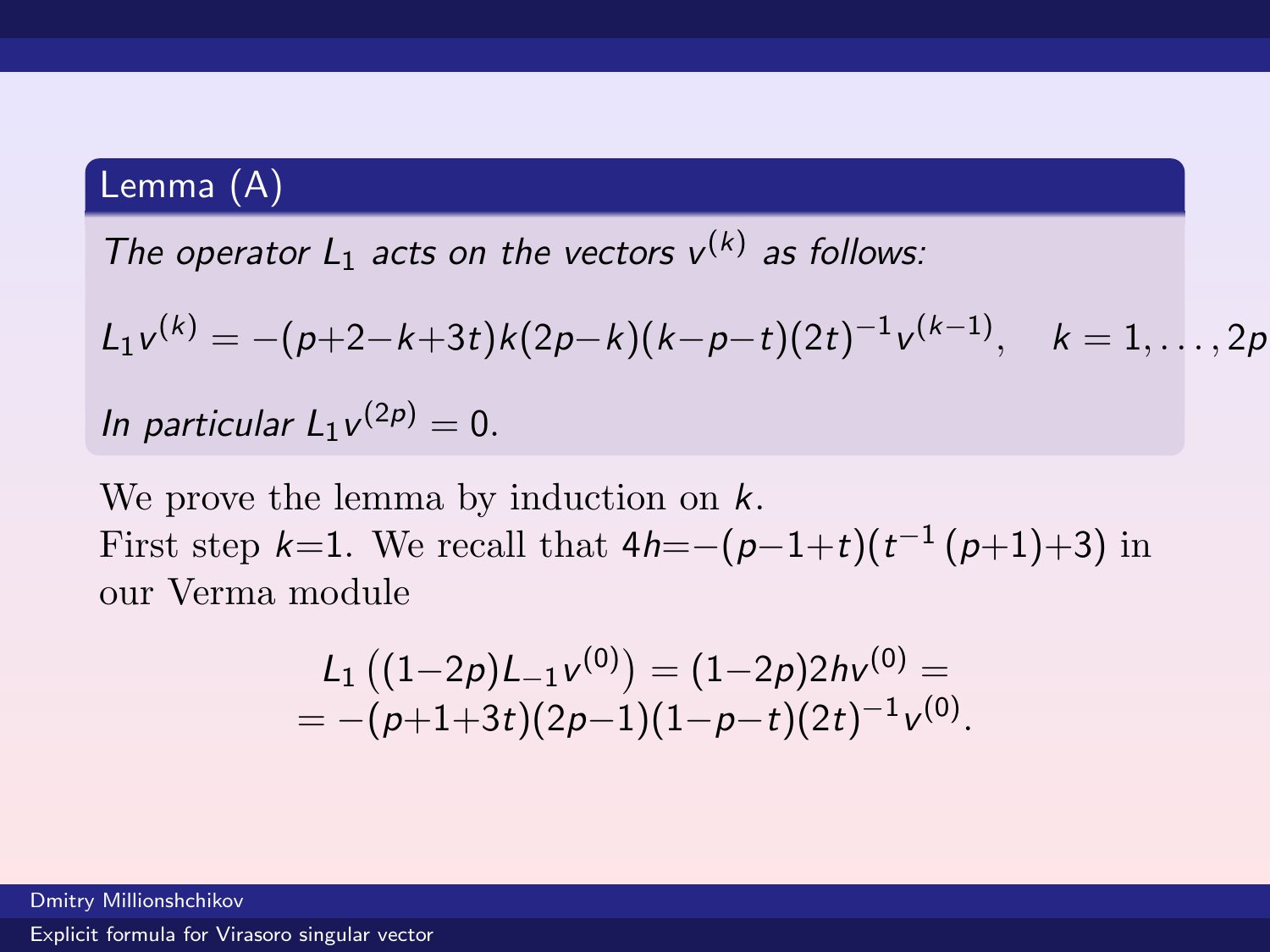## Lemma (B)

The operator  $L_2$  acts on vectors  $v^{(k)}$ ,  $k=1,\ldots,2p$ , as follows

$$
L_2v^{(k)} = -(p+4-k+5t)(2t)^{-2} \prod_{l=k-1}^k (l(2p-l)(l-p-t)) v^{(k-2)}.
$$

In particular the operator  $L_2$  annihilates vectors  $v^{(1)}$  and  $v^{(2p)}$ .

First step of the proof:  $L_2v^{(1)} = (1-2p)L_2L_{-1}v^{(0)} = (1-2p)(3L_1v^{(0)}+L_{-1}L_2v^{(0)}) = 0.$ 

Dmitry Millionshchikov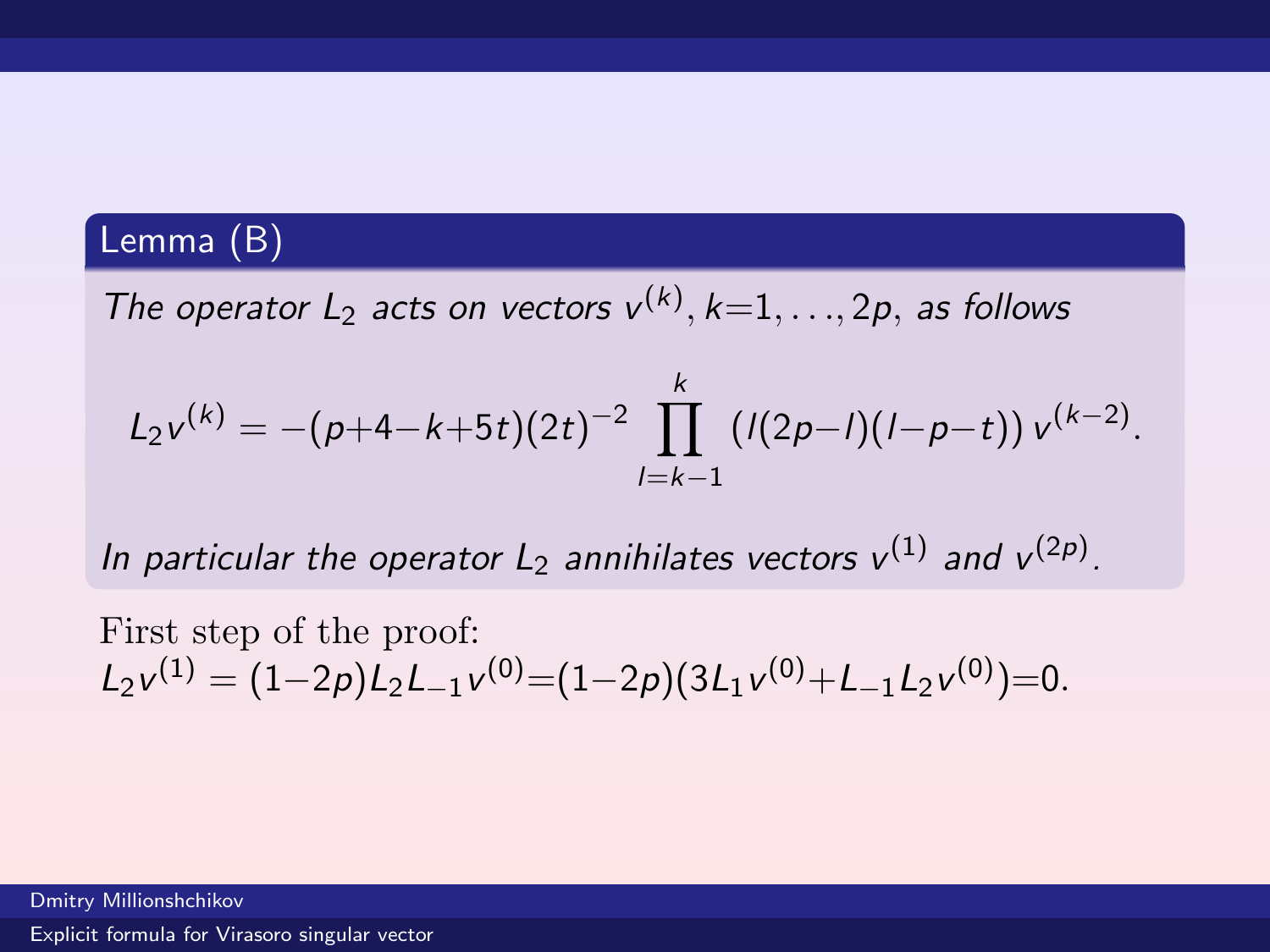Now we are going to consider Verma modules over the Virasoro algebra with  $c = 0$  (Verma modules over the Witt algebra W).

### Theorem (Kac, Feigin and Fuchs)

There is a singular vector  $w_n$  in the homogeneous subspace  $V_n(0,0)$  of the Verma module  $V(0,0)$  then and only then when n is equal to some pentagonal number  $n=e_{\pm}(k)=\frac{3k^2\pm k}{2}$  $\frac{2+k}{2}$ .

It follows that if a Verma module  $V(h, 0)$  ( $c=0$ ) has a singular vector  $w_{p,q}(t)$  it implies that  $t=-\frac{3}{2}$  $rac{3}{2}$  or  $t=-\frac{2}{3}$  $\frac{2}{3}$ . We will fix the value  $t = -\frac{3}{2}$  $\frac{3}{2}$  and we will write  $S_{p,q}$  instead of  $S_{p,q}$   $\left(-\frac{3}{2}\right)$  $\frac{3}{2}$ . Let us denote by  $V\left(\frac{3k^2\pm k}{2}\right)$  $\left(\frac{2+k}{2}\right)$  a submodule in  $V(0,0)$  generated by a singular vector with the grading  $\frac{3k^2 \pm k}{2}$  $\frac{2+k}{2}$ . The submodule  $V\left(\frac{3k^2\pm k}{2}\right)$  $\left(\frac{2+k}{2}\right)$  is isomorphic to the Verma module  $V\left(\frac{3k^2\pm k}{2}\right)$  $\frac{2 \pm k}{2}, 0$ .

Dmitry Millionshchikov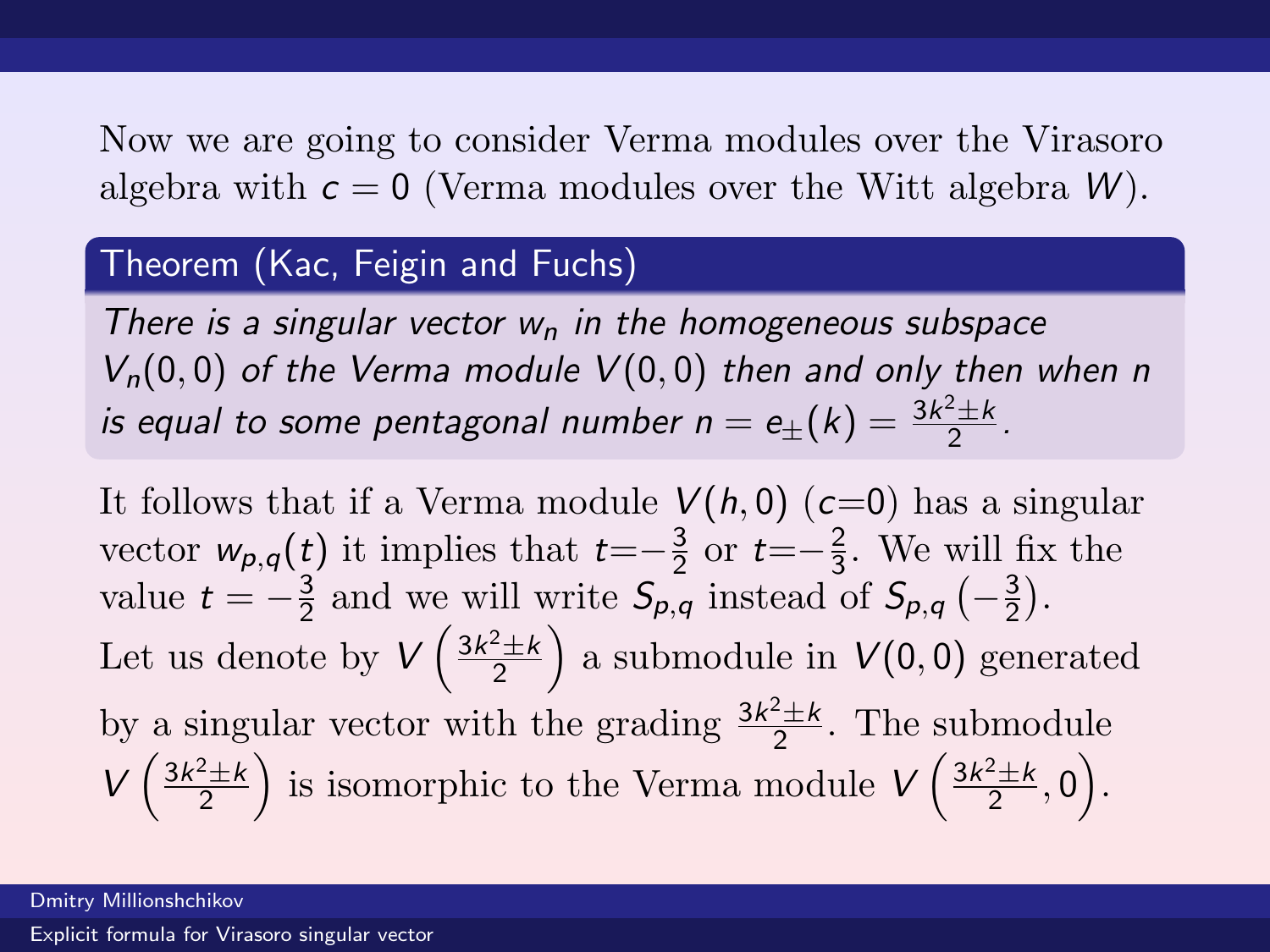### Lemma (Rocha-Carridi-Wallach, Feigin-Fuchs)

The system of submodules  $V\left(\frac{3k^2\pm k}{2}\right)$  $\left(\frac{2\pm k}{2}\right)$  has the following important properties:

1) the sum  $V(1) + V(2)$  is the subspace of codimension one in  $V(0)$ ;

$$
2) V\left(\frac{3k^2-k}{2}\right) \cap V\left(\frac{3k^2+k}{2}\right) =
$$
  
 
$$
V\left(\frac{3(k+1)^2-(k+1)}{2}\right) + V\left(\frac{3(k+1)^2+(k+1)}{2}\right), k \ge 1.
$$

Dmitry Millionshchikov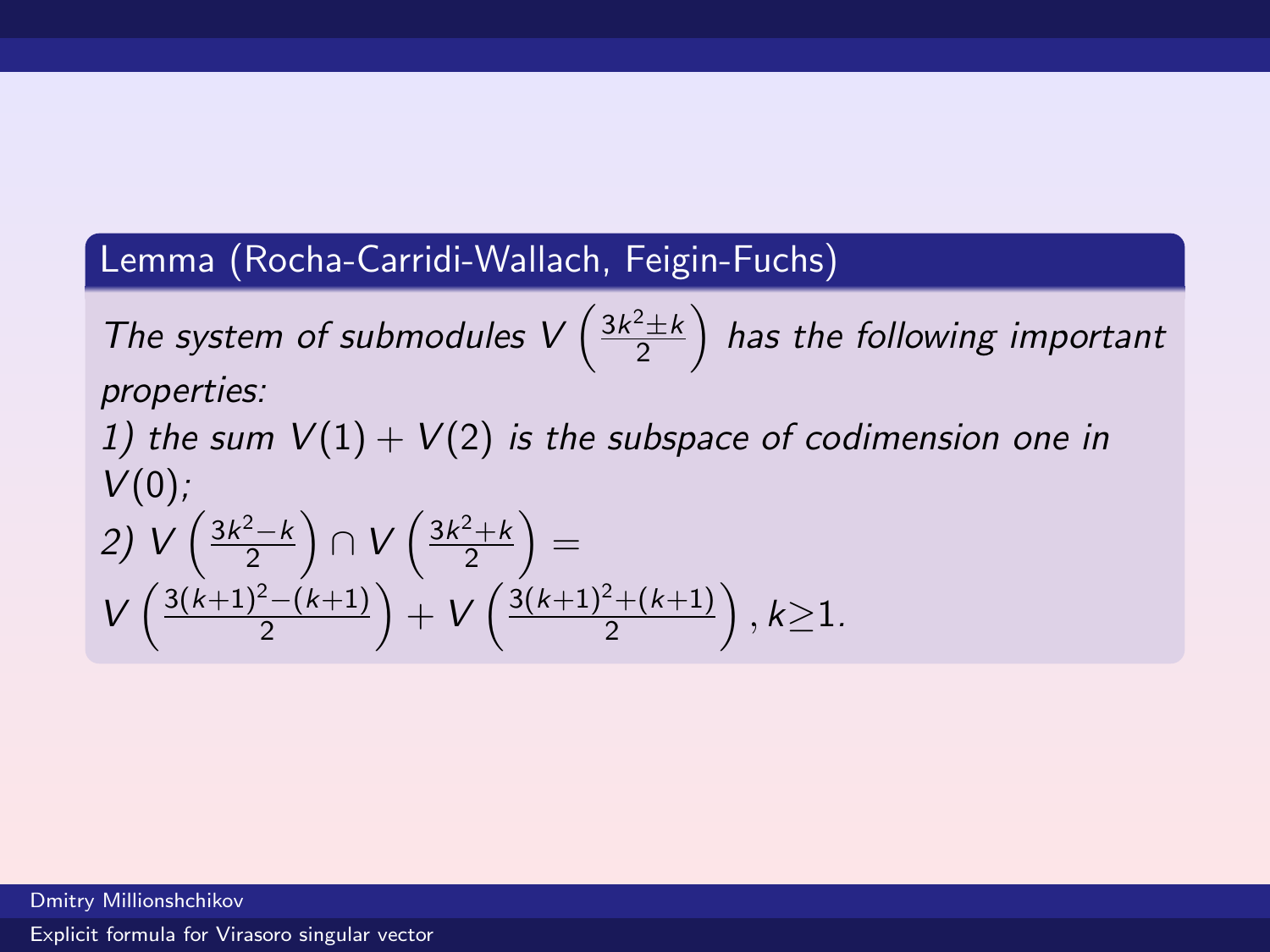The vectors  $L_{-1}v$  and  $\left(L_{-1}^2 - \frac{2}{3}\right)$  $\frac{2}{3}L_{-2}$  v are singular in the module  $V(0,0)$  with the gradings 1 and 2 respectively.

Consider a submodule  $V(1)$  generated by  $w_1 = L_{-1}v$ . It is isomorphic to the Verma module  $V(1, 0)$  and it containes a singular vector  $S_1$   $_4$   $w_1$ .

A Verma module  $V(2,0) = V(2)$  (generated by the vector  $w_2 = S_{1,2}v$  containes a singular vector  $S_{3,1}w_2$ . Vectors  $S_{1,4}w_1$  and  $S_{3,1}w_2$  are both singular and they are at the level  $n=5$  in the Verma module  $V(0,0)$ . Hence they coincide

$$
\mathit{w}_5 = S_{1,4} \mathit{w}_1 = S_{3,1} \mathit{w}_2.
$$

Similarly, one can check the other equality

$$
w_7 = S_{3,2}w_1 = S_{1,5}w_2.
$$

Dmitry Millionshchikov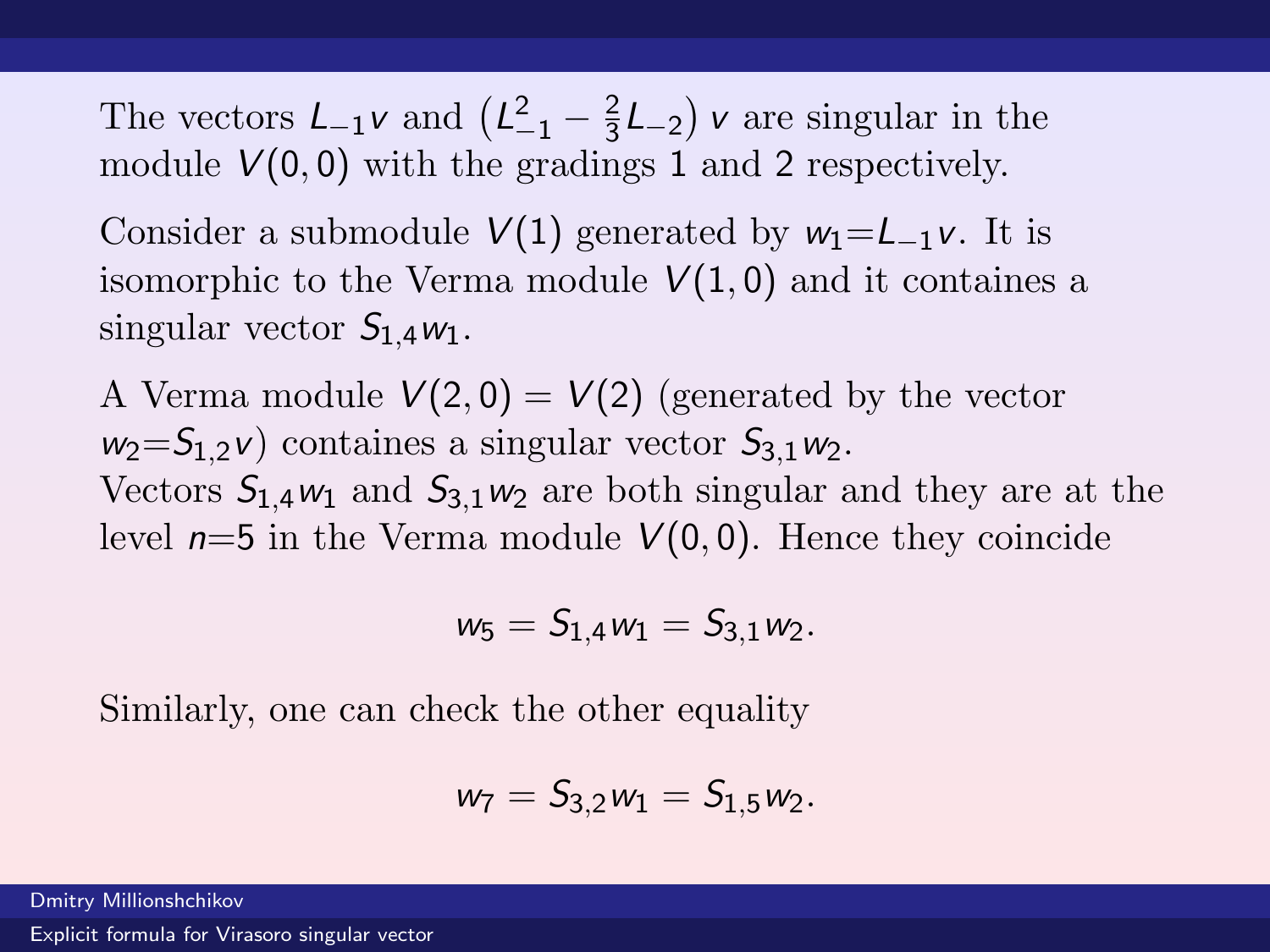$V(1) + V(2)$  has codimension one in  $V(0,0)$ :  $v \notin V(1) + V(2)$ . We see that singular vectors  $w_5, w_7 \in V(1) \cap V(2)$  as well as the sum  $V(5) + V(7)$  of submodules generated by  $w_5$  and  $w_7$ respectively:

 $V(5) + V(7) \subset V(1) \cap V(2)$ .

The intersection  $V(5) \cap V(7)$  containes two singular vectors

$$
w_{12}=S_{1,7}w_5=S_{5,1}w_7,\quad w_{15}=S_{5,2}w_5=S_{1,8}w_7.
$$

The inclusions of submodules  $V\left(\frac{3k^2\pm k}{2}\right)$  $\left(\frac{2+k}{2}\right)$  provides us with an exact sequence (Rocha-Carridi-Wallach, Feigin-Fuchs):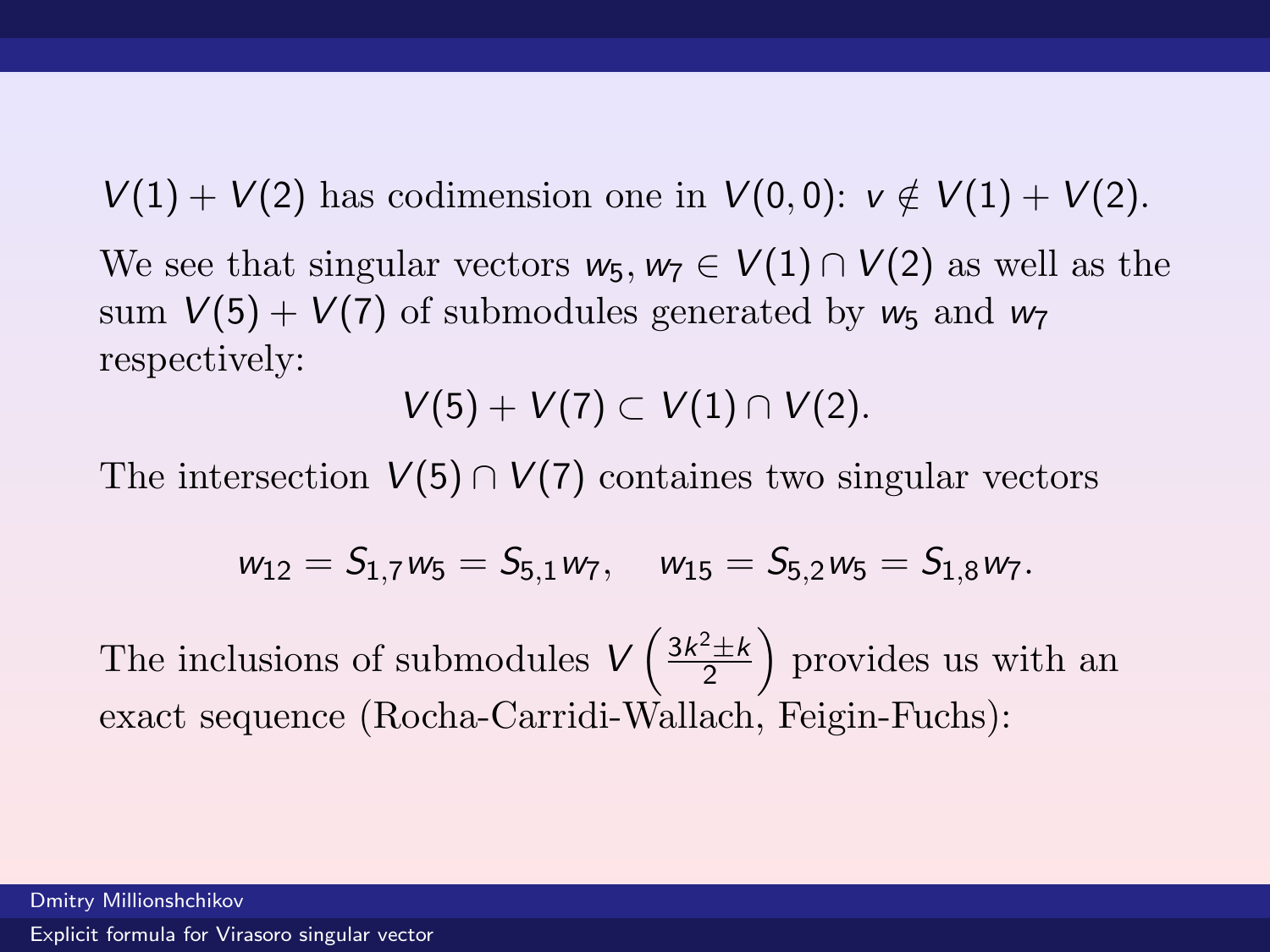<span id="page-23-0"></span>
$$
\rightarrow V\left(\frac{3(k+1)^2-(k+1)}{2}\right)\oplus V\left(\frac{3(k+1)^2+(k+1)}{2}\right) \xrightarrow{\delta_{k+1}} V\left(\frac{3k^2-k}{2}\right)\oplus V\left(\frac{3k^2+k}{2}\right)\rightarrow\ldots
$$

$$
\cdots \xrightarrow{\delta_3} V(5)\oplus V(7) \xrightarrow{\delta_2} V(1)\oplus V(2) \xrightarrow{\delta_1} V(0) \xrightarrow{\varepsilon} \mathbb{C} \rightarrow 0
$$

$$
(2)
$$

where  $\delta_k$  are defined with the aid of operators  $S_{p,q} \in U(W^-)$ :

$$
\delta_{k+1}\left(\begin{array}{c} x \\ y \end{array}\right) = \left(\begin{array}{cc} S_{1,3k+1} & S_{2k+1,2} \\ -S_{2k+1,1} & -S_{1,3k+2} \end{array}\right)\left(\begin{array}{c} x \\ y \end{array}\right), k \ge 1;\\ \delta_1\left(\begin{array}{c} x \\ y \end{array}\right) = (S_{1,1}, S_{1,2})\left(\begin{array}{c} x \\ y \end{array}\right), \tag{3}
$$

and  $\varepsilon$  is a projection to the one-dimensional C-submodule generated by the vector v.

Dmitry Millionshchikov